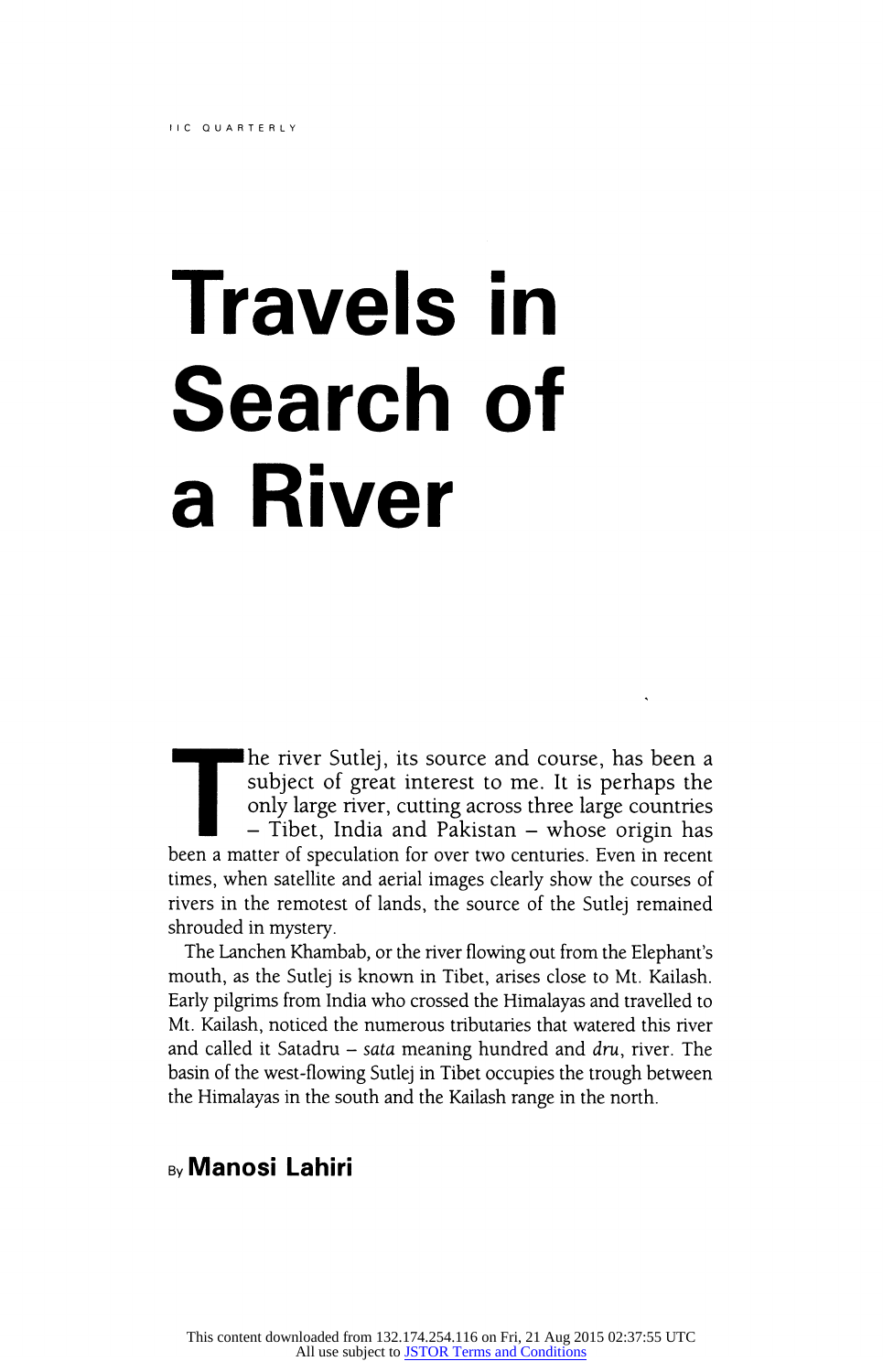Unlike other major rivers, the Sutlej's source has been a matter of debate. Often maps indicate two alternate sources of the river, approximately fifty kilometres apart. From time immemorial Lanchen Khambab had been known to be near Dulchu gompa, northwest of Lake Rakshas Tal. But in the last two-and-a-half centuries, the 'scientific' view had veered around to Lanchen Khambab being at Gunglung Glacier, southeast of Lake Manasarovar, a view expressed in 1908 by Sir Sydney Burrard in his book, A Sketch of the Geography and Geology oj the Himalaya Mountains and Tibet. Nevertheless, the prevailing belief is that the Gunglung Glacier is the genetic source of the river. For religious purposes, however, the traditionally known source is the spring near Dulchu gompa, about fifty kilometres further downstream from the origin. This implied that melt waters from the Gunglung Glacier were carried by the Tag tsangpo to Lake Manasarovar, which then flowed through the Ganga chu to Lake Rakshas Tal. From a channel in the northwest of this second lake, the Rakshas Tal, the waters of the Sutlej then flowed to Dulchu gompa and continued further west.

Does this actually happen today? Is there a flow of water, even seasonally, through this entire link? That was the question that fascinated me as I traversed the area around Lakes Manasarovar and Rakshas Tal in the year 2000, although the topography of the land did not appear to suggest it. In an effort to find a plausible explanation, I have relied on past accounts of this area, made numerous field observations and used logical reasoning to reach a

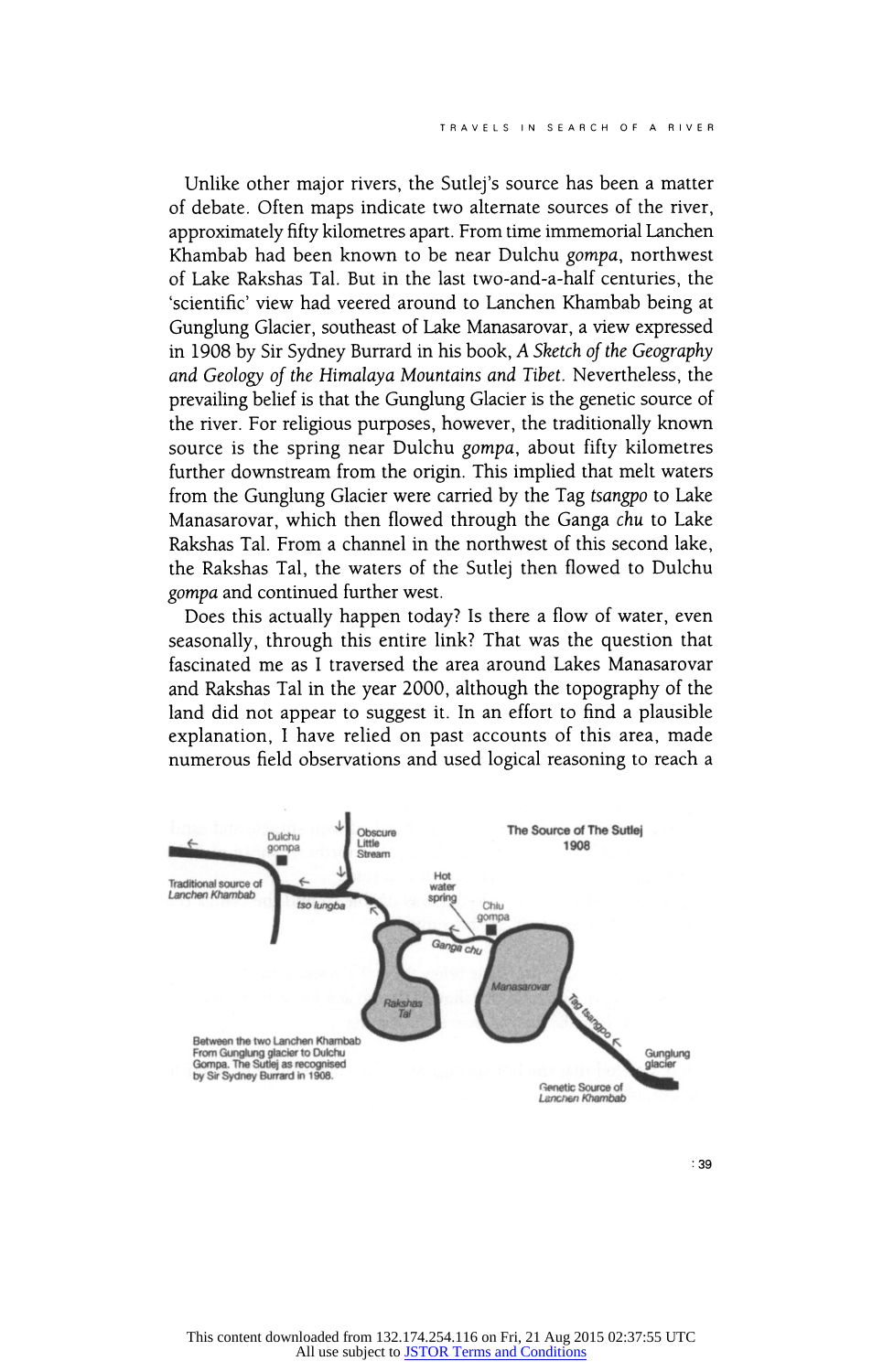conclusion. There are several published accounts of travellers and topographer-surveyors relating to the Kailash-Manasarovar-Sutlej territory, which make for fascinating reading, and yield several clues to the discovery of the present source of the Sutlej.

Further, my exploration of the area in the years 2000 and again in 2002, revealed three broken links in the river's course that led me to question the 'scientific' view that was proposed by the British surveyors in 1908.

For many centuries, pilgrims knew that the Lakes Manasarovar and Rakshas Tal were connected by the Ganga chu. A chu in the Tibetan language is neither a stream nor a river; it is 'little water'. For the longest period in history, a well-perpetuated myth declared that the Ganga's source was Manasarovar. As this chu was the only visible outlet from the lake, it was named the Ganga chu. A widely held belief in Tibet is that when the waters flow from Manasarovar to Rakshas Tal through the Ganga chu, it augurs well for the country. Apparently, in a year of exceptionally heavy rain, the chu is known to have water in it. One can safely conclude that in the last few centuries it was at least an ephemeral stream, if not perennial.

For years, mostly contradictory data on the presence of water in the chu was received. Some explorers claimed to have seen water in the chu - Harballabh in 1796 and Henry Strachey in 1846 - some relied on hearsay that there was water present in it, while other explorers such as Dr. William Moorcroft and Hyder Jung Hearsey in 1812, found it dry with its mouth blocked with shingle and sand. In the year 2000 and again in 2002, the northern shore of Lake Manasarovar was found to be in a similar state.

In 1904, Colonel C.H.D. Ryder was unable to find the Ganga chu outlet from Manasarovar. He recounts:

... struck the channel a mile below the outlet, a small stream only partly frozen over, and we followed this up and found that it did not flow from the lake but from the hot spring ...

I, too, noticed that the hot springs were the chief source of water in the Ganga chu.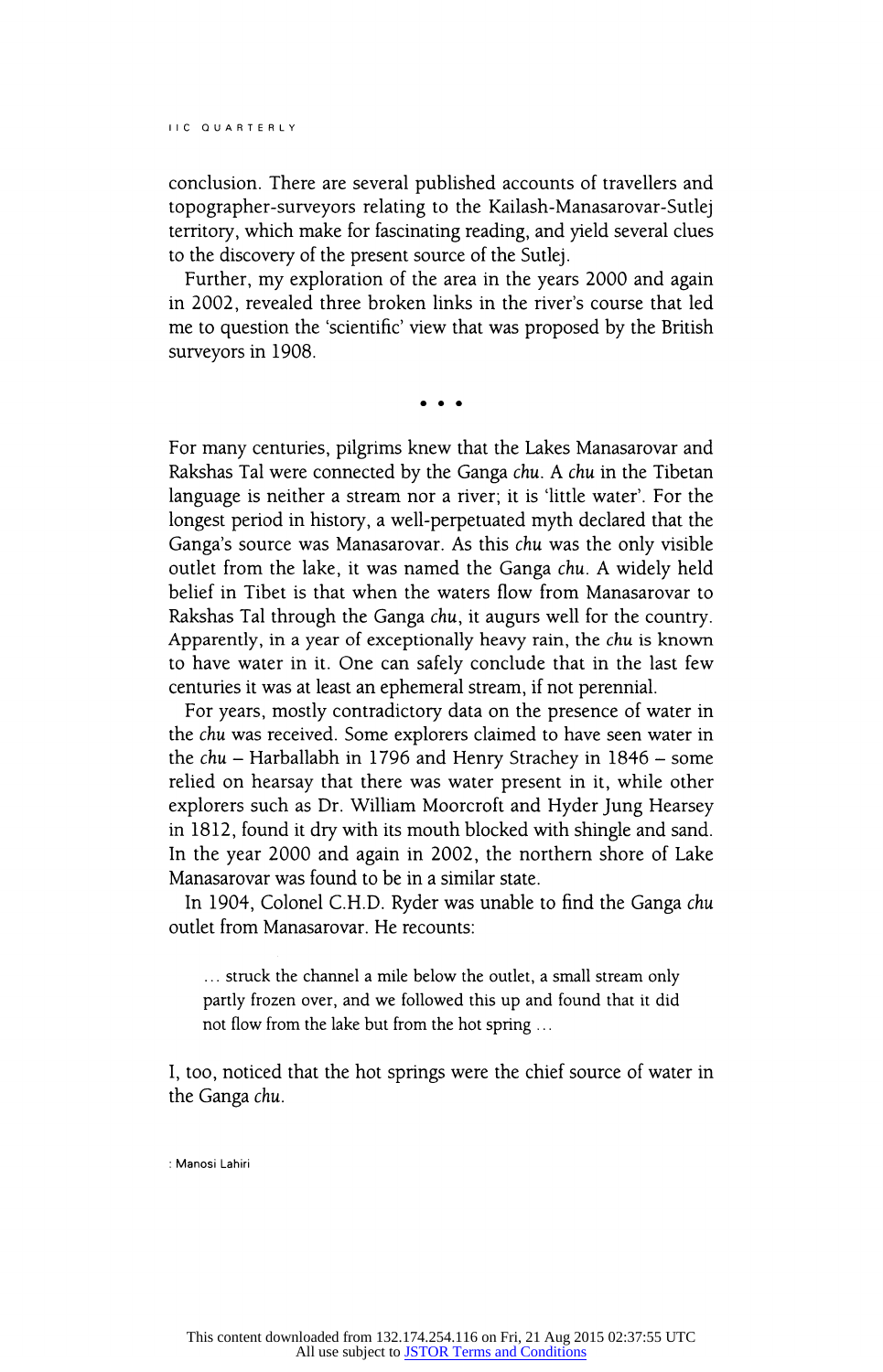## In 1906, Charles Sherring wrote:

It is a fact that at this present moment no water is actually flowing between the two lakes, the reason being that storms blowing from the east have thrown up sand at the mouth of the passage to a height of about four feet, but the best native information on the spot gives it as a fact that after heavy rains the water traverses the channel.

Nevertheless, I saw a trickle in a few places in the channel in the rainy season; perhaps it had not rained heavily enough.

Along the northwestern circumference of Manasarovar are the raised beaches that are a distinguishing characteristic of these lakes, the highest being over four-and-a-half feet above water level. Similar beaches, with regular steps about a foot high, form an enormous amphitheatre along the southeastern shore of Rakshas Tal, indicating that the land has risen while, at the same time, the water in the lake has also fallen, as water marks on the cliffs along the shores record. The falling water levels of the lakes could also be attributed to less rainfall over the past century. However, elevation measurements with an ordinary GPS receiver at the two ends of the chu revealed that the land was 15,072 feet at Manasarovar and 15,026 feet at Rakshas Tal, leading to the all-important observation: why did the water from the former not flow into the latter?

A line of hot springs run along the western shore of Manasarovar  $-$  and could well be present at the bottom of the lake  $-$  accounting for the ice in it melting earlier than that in Rakshas Tal. A survey of the hot springs in the hamlet adjacent to the Ganga chu showed several points from which hot water bubbled out, mainly on the northern side, collecting in a large, stagnant pool. Waterfowl swam in the pool, oblivious to the sulfuric odour.

There was a stone dam, about a foot high, built right across the chu at the hamlet, and people sat on the stones to fill their jerry cans with water. Although the banks were covered with sand, the hamlet was built on highly metamorphosed igneous rock, much like the outcrop on which the Chiu gompa was perched. On the north bank of the Ganga chu, next to a massive crystalline quartz outcrop, one could hear the water boil and bubble away, almost as if a kettle was on a stove. I discovered water flowing eastward from the hot springs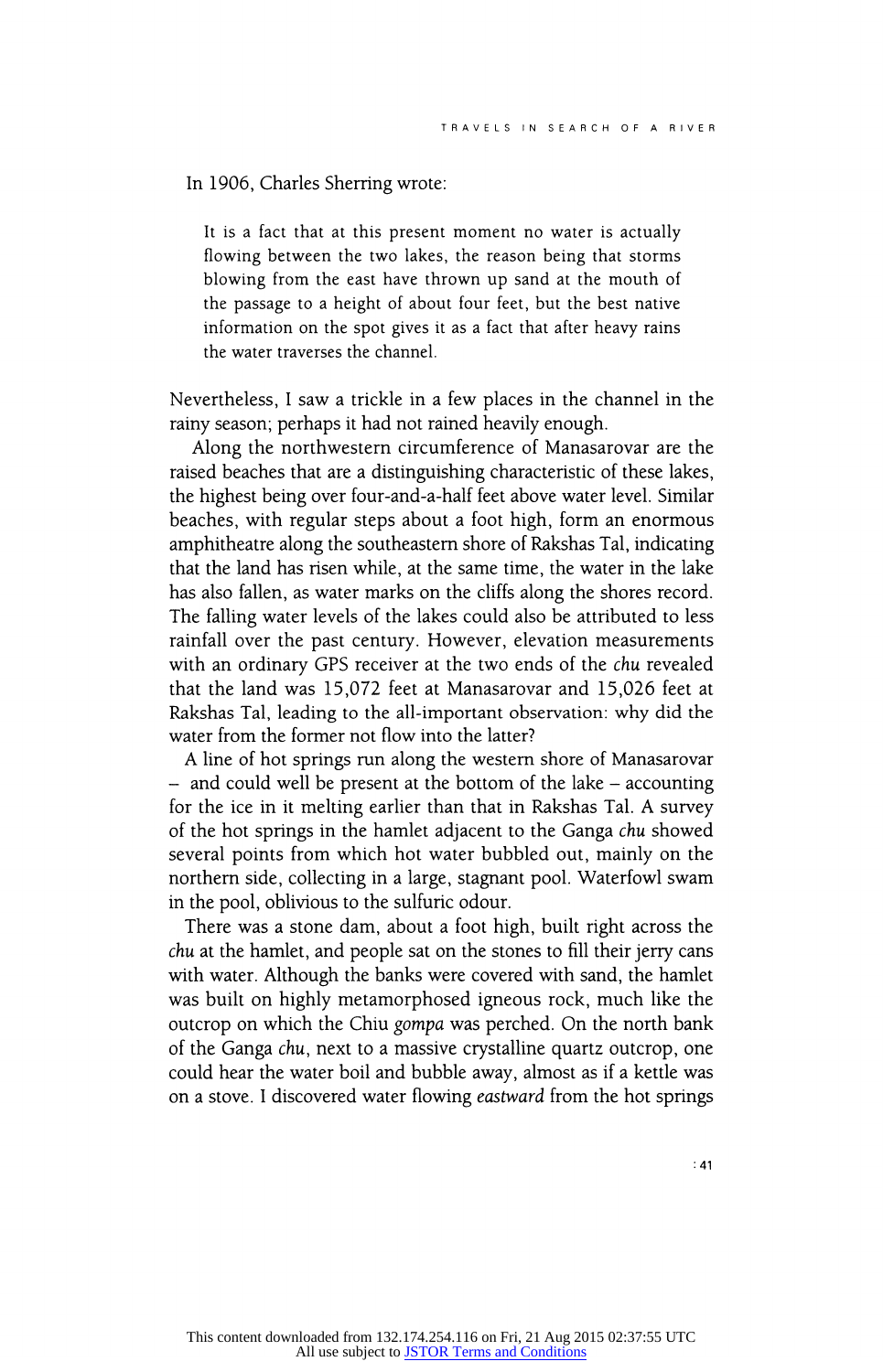in the village towards Manasarovar. The stream was no more than a few inches deep here and dried up at the base of the Chiu gompa, a couple of hundred metres from the lake shore.

Water from the hot springs also flowed westward in a trickle from the hamlet through the Ganga chu to Rakshas Tal. I dipped my walking stick to check the depth and direction of the flow of water, and it was nowhere more than two or three inches deep! Nevertheless, the valley was well formed, indicating that at one time substantial quantities of water had flowed through this stream. The water, though, dried up in salt encrustation long before it reached Rakshas Tal.

These findings lead me to conclude that while Manasarovar is at a higher altitude than Rakshas Tal, the hot springs, in turn, are at a slightly higher elevation than Manasarovar. This explains why the sulphuric waters from the hot springs at the hamlet flow both in an easterly direction towards Manasarovar, and a westerly direction towards Rakshas Tal. But water does not normally flow from Manasarovar to Rakshas Tal.

The next part of the investigation of the Sutlej's course was to trace its outflow from the northwestern section of the Rakshas Tal, at the southern edge of the Barkha plains. Tibetans avoid this lake as they consider it unlucky, and there are no roads or tracks leading to this area. At the edge of the lake were bushy-tailed fox, musk deer, large Greylag geese and other waterfowl. The traditionally accepted outflow from the northwest of Rakshas Tal had dried up and any empirical evidence of the Sutlej flowing out was not visible. Interestingly enough, this river course is marked on many maps even today - perhaps as the result of a myth that, perpetuated long enough, comes to be accepted as reality. This outflow channel has been recorded as dry for at least a century-and-a-half by several explorers such as Hyder Jung Hearsey (1812), Colonel C.H.D. Ryder (1904), Sven Hedin (1906-1908) and Swami Pranavananda (1949), who had made detailed observations of the area.

My own observations have indicated the presence of marshes and salt flats along the shores of the lake here, with some pools of water in the sand flats. In fact, the slope of the land and riverbed indicate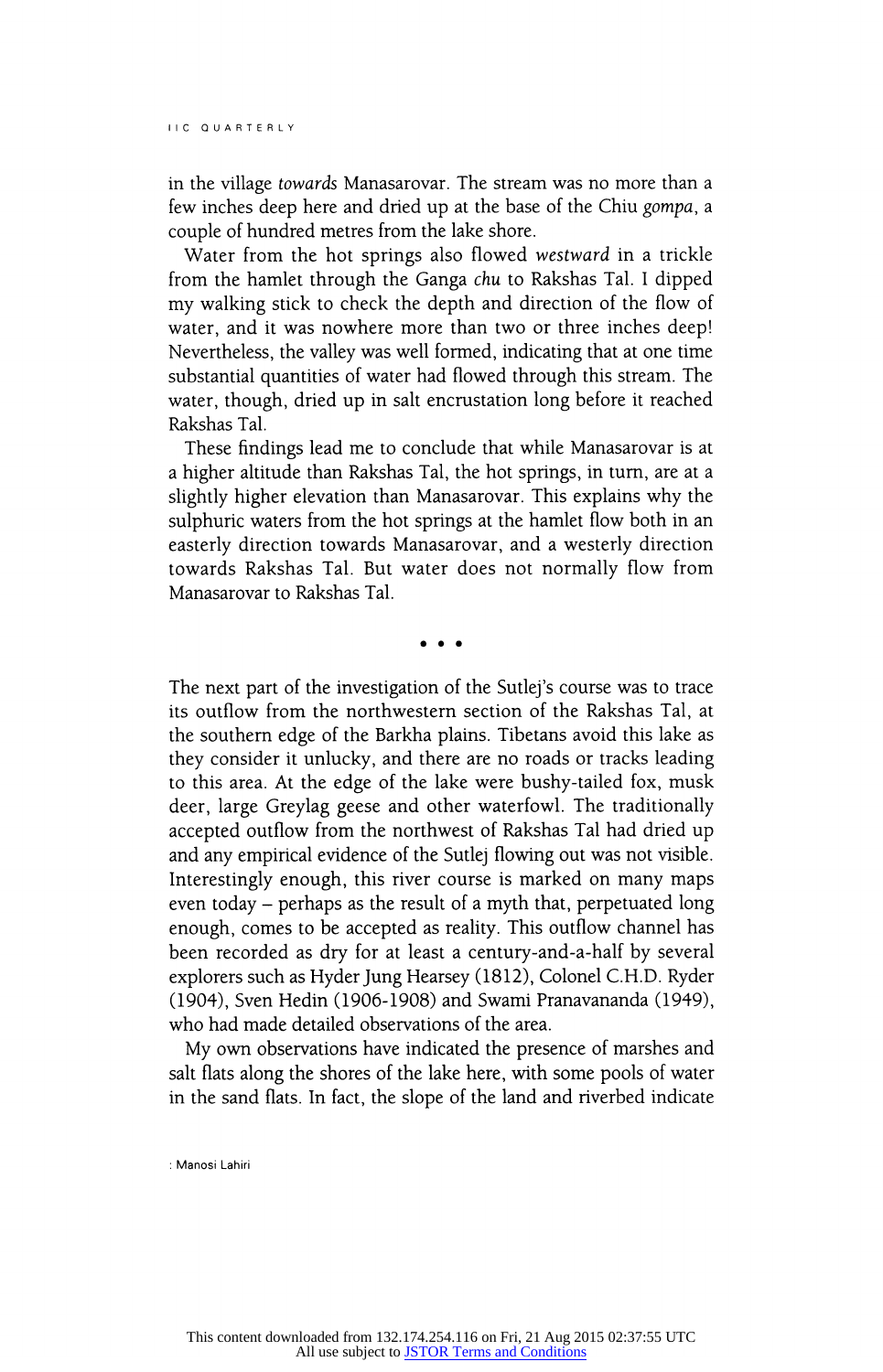the water along this channel should flow towards Rakshas Tal from the northwest, as noticed by the Swiss geologists Heim and August Gansser in 1938. The 'fathomless bogs' in the northwestern corner of Rakshas Tal were described thus:

Here must once have been the outlet of the great lakes. Now the rivers flow in the opposite direction.

Henry Strachey had noted in 1846 that the channel had dried up and these are his observations about Rakshas Tal:

The effluence to the Langchen river is from the north point, which I crossed, however in October, without finding any running stream, or any marked channel for one, though the flatness of the ground, its partial inundation in shallow pools, and obvious descent of the level towards the river, entirely corroborated the native accounts of an intermittent effluence in seasons of flood.

According to Tibetan texts, about a 1000 years ago, surveyors reported the Rakshas Tal-Manasarovar area as follows: 'The territory looks like a hollow land filled with lakes and surrounded by snow mountains.' That was a remarkably accurate description of the morphology of the area and of particular interest to my investigation. As the lakes occupy the lowest parts of the hollows it is logical to state that the streams from the surrounding mountains flow into the lakes. And that there is no stream flowing out of Rakshas Tal today.

Dulchu gompa (14,820 feet), at the water spring of the traditional Lanchen Khambab, was built by a small rocky knoll. The local boys, who helpfully identified the Lanchen Khambab and the gompa for us, said that there was water in the channels all the year round though it froze in winter.

The Sutlej itself is actually several slim spaghetti-like water channels, occupying an elongated depression between the hills. Narrow channels flowed in the western direction and joined to form a well-established riverbed, marking the southern limit of the Barkha plain. This shallow valley stands out in the landscape by its colour: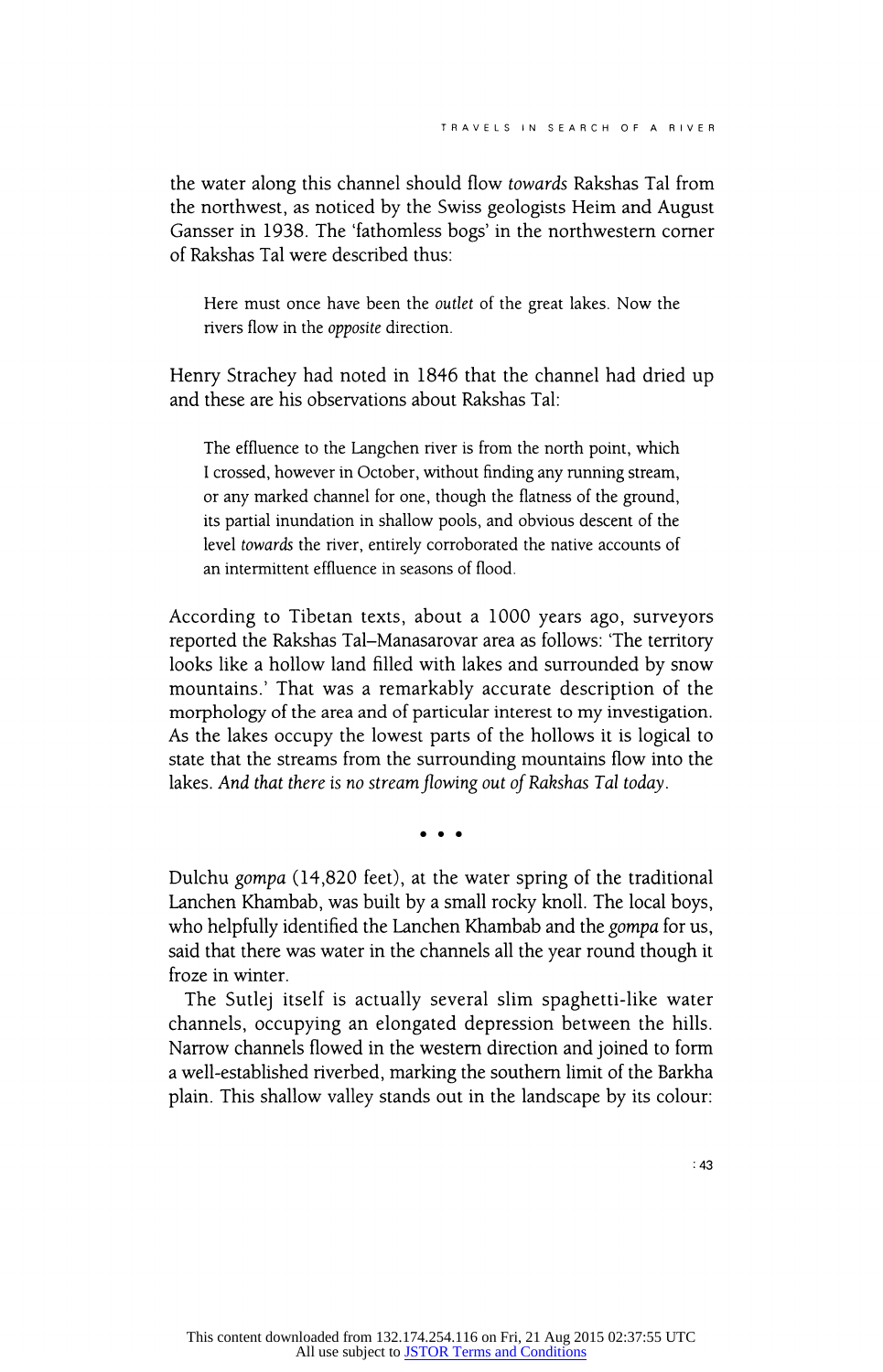an extravagant swathe of green on a grey-brown background. The water from the surrounding hills collects here, and clearly, the water table is very close to the surface. The local people have encircled the spring with boulders and also marked it with a pole tied with a prayer flag on top. They accept this point as the true and traditional source of the Lanchen Khambab.

No other streams flowed into the valley occupied by the Sutlej at Dulchu. There was a wide dry riverbed from the east though, from the general direction of Rakshas Tal. It was strewn with large round pebbles, indicating that a significant volume of water had carried them there. That dry riverbed, I surmised, would have been the original bed of the Sutlej when it was linked to the lakes. The Hindi-speaking monk, who had lived at Dulchu gompa for 15 years, said that the dry riverbed joined another stream that flowed from the Barkha plains into the northwest corner of Rakshas Tal. This was just the kind of apparently inconsequential anecdotal information that I was looking for.

The dry riverbed was once locally known as the  $tso-lungba - tso$ in the Tibetan language is lake, and lungba, a valley. So, it was the valley connecting to the lake. From Dulchu in the west, we drove eastward by the dry river channel. We then reached the confluence with a stream on its north bank that flowed eastward along the old Sutlej bed into Rakshas Tal. This set up the questions: why was the Sutlej's bed dry west of the confluence with the little stream? How had this link to the lakes been disrupted so emphatically?

At that moment, we stood at a geomorphologically significant place - the equivalent of a historical divide that nobody seemed to have noticed earlier. So, here I document the most dramatic feature of hydrology relating to the source of the Sutlej.

In the past, when the Sutlej's channel joined the northwest corner of Rakshas Tal to Dulchu gompa, water flowed along the tso-lungba. In time, the climate became drier, as evidenced by the shrinking of the surface of so many lakes and the complete drying up of previously ephemeral streams. At the same time, the Himalayan range rose slowly but surely, including the areas immediately bordering its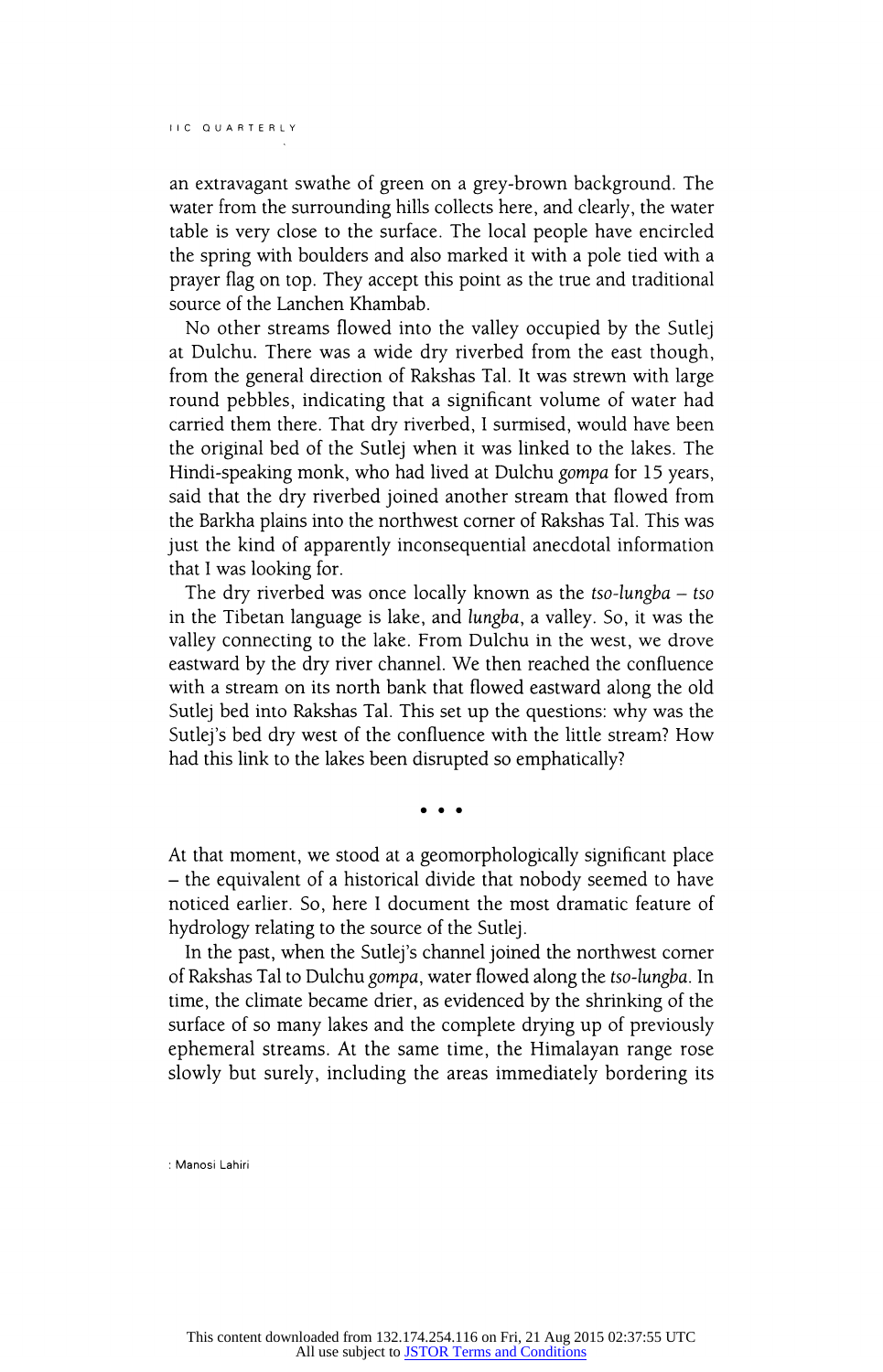northern limits. This was also associated with the fall in the level of the water in the lakes.

Not very long ago, perhaps in the last few hundred years, a small, but torrential, little tributary joined the tso-lungba in its northern bank. I named this the 'Obscure Little Stream' (OLS). The OLS deposited a vast amount of gravel at its confluence with the Sutlej. This little north-south stream choked the much bigger Sutlej's east west channel with conglomerate and sand, and tso-lungba could not carry its waters to Dulchu anymore. Today, this same little OLS flows through the Sutlej's channel above the confluence into Rakshas Tal, thus reversing the flow of water for this short stretch of the erstwhile Sutlej. The western part of tso-lungba, below the confluence, till the springs of Dulchu, turned dry because the supply of water had ceased. This dry section is biologically dead.

The sheer difficulty of accessing this area has made the exploration of this dramatic and unexpected event in geological history remain unrecorded so far. Satellite images of the area from the Indian Space Research Organization (ISRO) clearly show the dry western section of the tso-lungba, and the east-flowing OLS. These images supported my interpretation of the nature of surface hydrology in this area and helped in identifying the true source of the Sutlej. Today, all the features mentioned here can be seen on web-mapping sites such as Google Earth and Virtual Earth.

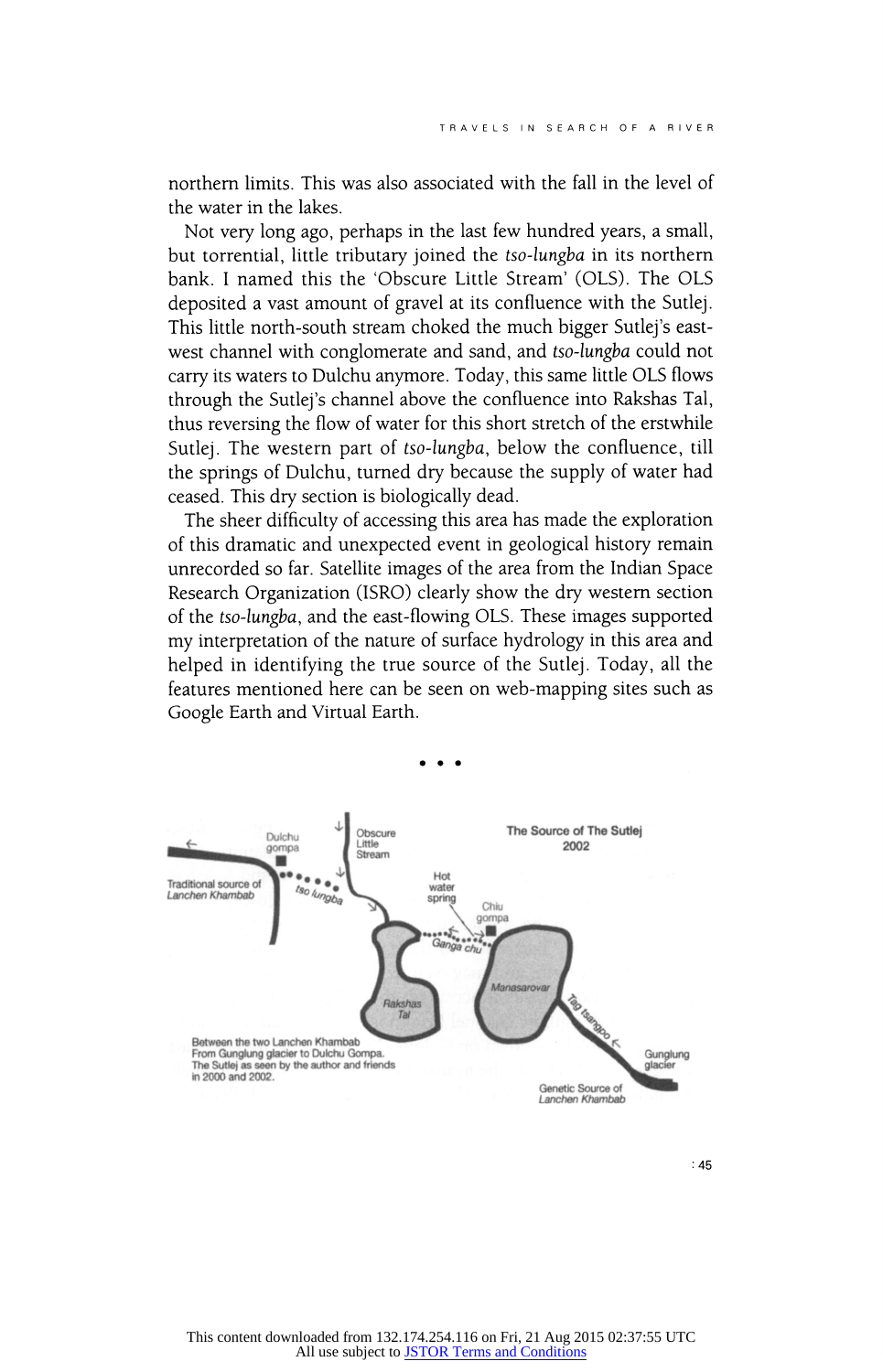One may well ask: why did this reversal take place? The answer to this question lies in the changing nature of the physical world. This is a geologically active area, as indicated by thermal springs and earthquakes. The rise of the Himalayas, documented and accepted, has also affected the rivers in its proximity - certainly the Sutlej. Deposition of impressive amounts of moraine and sand has interfered with natural flows, and new channels have been established. Raised beaches, incised meanders, and paired terraces of banks on the sides of entrenched streams tell a story of adjustments to rising land.

Climatic changes too are taking place. On the whole, it appears that there is a phase of 'drying' on at present. Water levels in the large lakes are lower, and many little streams appear to occupy disproportionately large valleys, with several streams that have disappeared permanently, or dried temporarily in sections.

Sir Sydney Burrard's conclusion that the alternate source of the Sutlej could be traced to the southeast of Manasarovar at Gunglung Glacier would have had merit in 1908, but for the considerable change in the geomorphology of the area. Today, it is very unlikely that the waters flowing from the Gunglung Glacier and from the Gurla Mandhata to Manasarovar, reach beyond the lake.

Where, then, does the Sutlej derive its waters from? Clearly not from Rakshas Tal or Manasarovar. I would select two important sources: the perennial springs at Dulchu, and streams from the Gang Te Se (Kailash) and the Himalayan range. By the time the Sutlej reaches Tirthapuri, several well-watered deep rivers fed by glaciers bring water to it from the Kailash range. These include the Chukta, Goyak, Trokposhar and Trokponup. However, the greatest volume of water comes from its Himalayan tributary, the Lanchen Tsangpo, whose confluence with the Sutlej is a few kilometres below Tirthapuri.

Sven Hedin had surmised that because Manasarovar and Rakshas Tal were freshwater lakes, they would have outflows, either subterranean, or on the surface. It was his opinion that the surface channels may have had water in them ephemerally, only during a season of heavy rain and may well have been quite dry in other seasons and years. If this is accepted, then clearly, the Ganga chu and the 'dotted' outflow channel from northwestern Rakshas Tal to the Sutlej at Dulchu, shown on Colonel Ryder's map, were all part of the Sutlej. In his view, the availability of water in these channels was a function of the amount of rainfall and snowfall, and therefore,